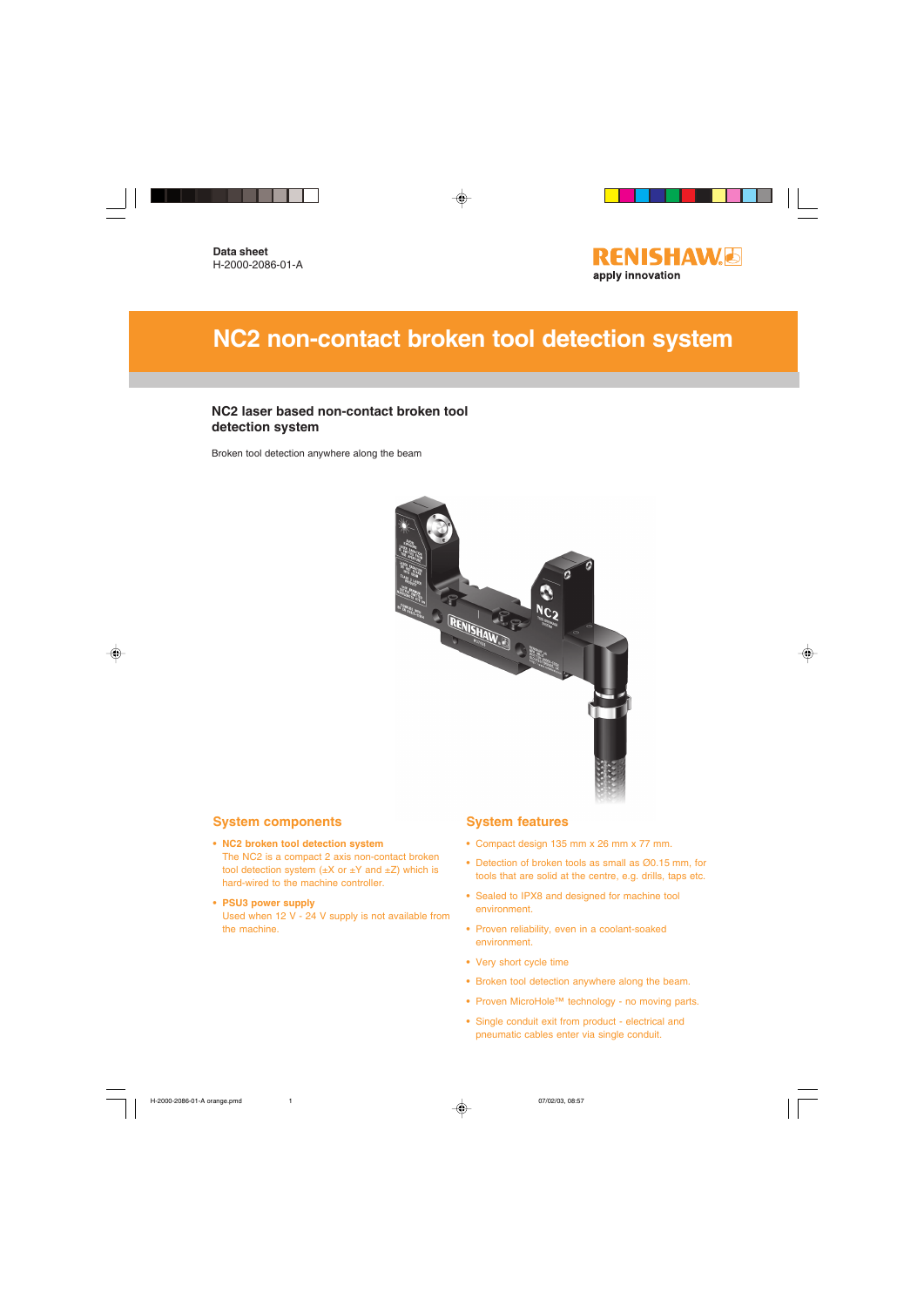# **Mounting**



**Mounting dimensions**



Dimensions in mm (in)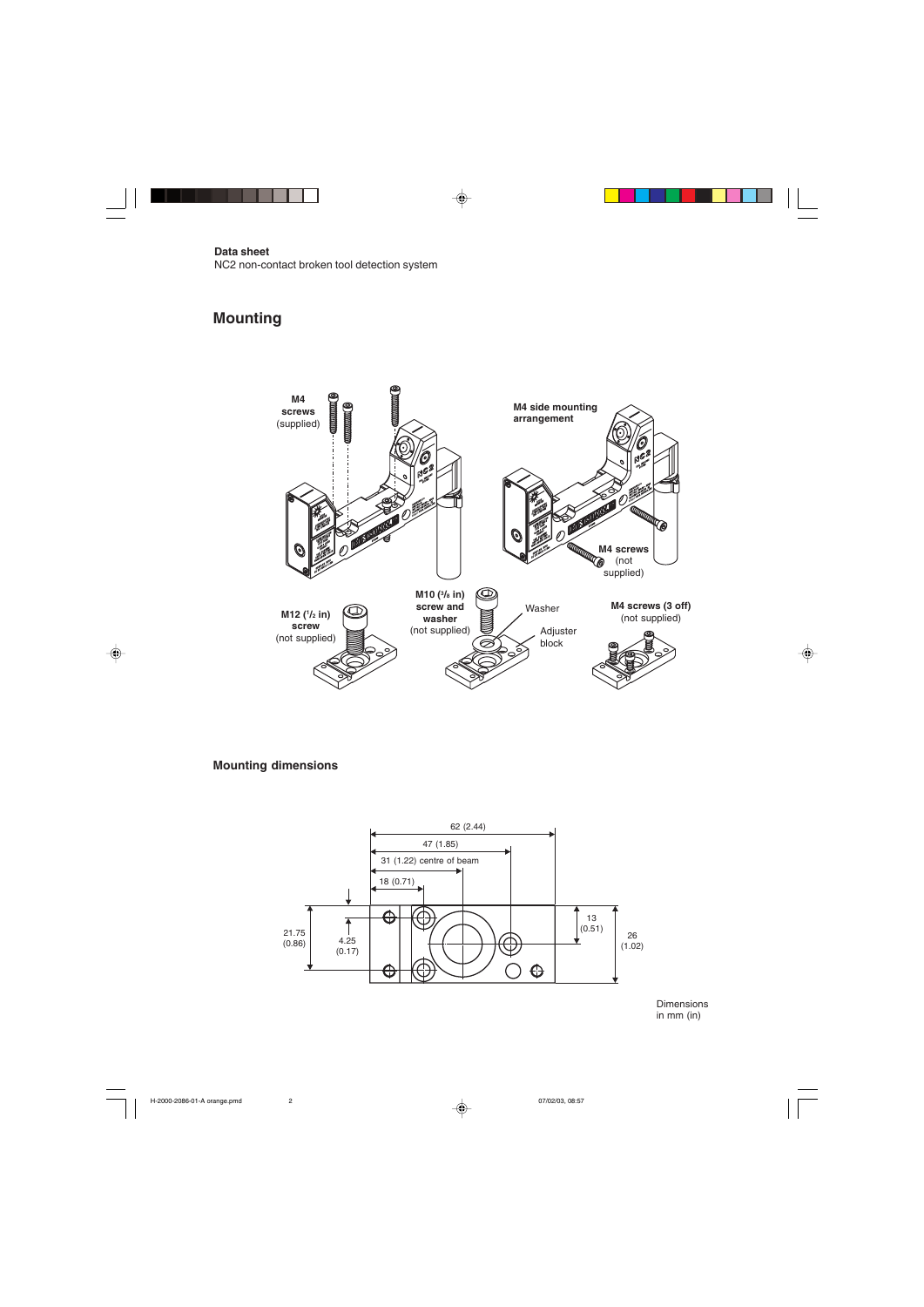

## **Technical data**

**NC2 connections**



Dimensions in mm (in)



**NOTE:** Connect the screen to the machine controller protective earth (also referred to as 'PE', 'starpoint' or 'Earth plate').